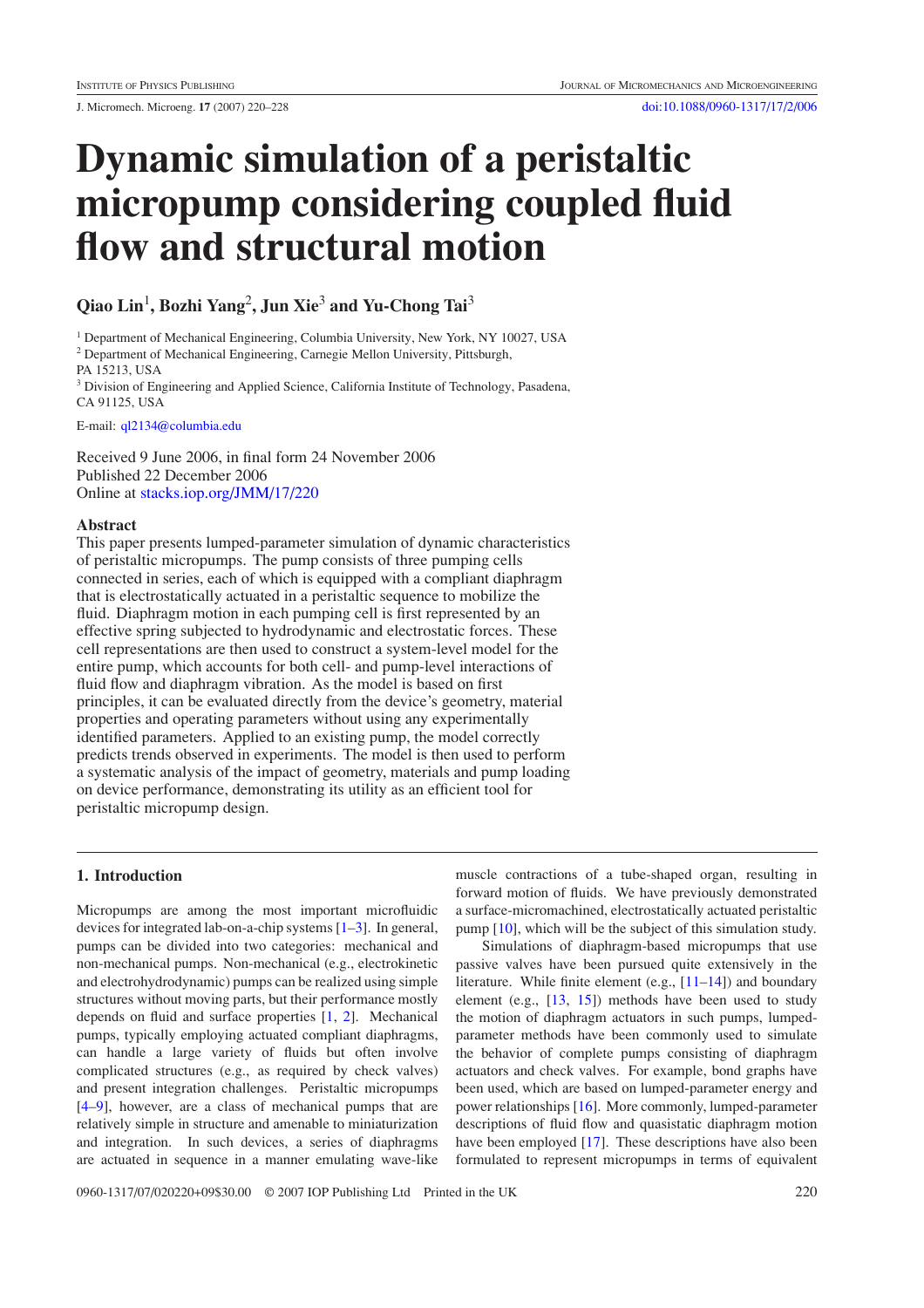<span id="page-1-0"></span>

**Figure 1.** (*a*) Schematic of the peristaltic pump. (*b*) Actuation in a period *T*.

electrical networks [\[18,](#page-7-0) [19\]](#page-7-0). In related work, modeling and simulations have also been reported on pumps consisting of diaphragm actuators and diffuser valves [\[20](#page-7-0)[–22](#page-8-0)].

The modeling of peristaltic micropumps, in contrast, has been relatively scarce. Peristalsis theory, developed about 40 years ago [\[23,](#page-8-0) [24\]](#page-8-0), considers fluid motion in an infinitely long tube whose wall contracts in a prescribed traveling wave form. As such, it does not apply to peristaltic micropumps whose channel wall motion is coupled to fluid flow. Analytical and numerical calculations of static diaphragm deflections and pumping stroke volumes have been considered for piezoelectric peristaltic micropumps [\[25](#page-8-0)]. Also restricted to static characteristics, piezoelectric [\[4](#page-7-0)] and electrostatic [\[26\]](#page-8-0) peristaltic pumps have been modeled by assuming the flow rate to be proportional to the actuation frequency and stroke volume, which is determined from the diaphragm motion by ignoring its interaction with fluid flow. More recently, a lumped-parameter analysis has been reported for diaphragmbased micropumps working peristaltically using active valves driven by general actuation schemes [\[27\]](#page-8-0). While pumping dynamics is considered, the coupling of viscous fluid flow and diaphragm motion is not adequately accounted for.

This paper presents a simulation study to address the need for understanding the dynamics of peristaltic micropumps involving coupled fluid flow and structural motion. While the basic concept is applicable to general peristaltic micropumps, the study will focus on a surface-micromachined device (figure 1) [\[10](#page-7-0)]. Three compliant diaphragms are each located in a thin pumping cell and are actuated electrostatically in a peristaltic sequence to mobilize the fluid. With a preliminary analysis given in [\[10\]](#page-7-0), we here consider the systematic and in-depth simulation of such a device. Diaphragm motion in each pumping cell is first represented by an effective spring subjected to hydrodynamic and electrostatic forces. These cell representations are then used to construct a systemlevel model for the entire pump, which accounts for both cell- and pump-level interactions of fluid flow and diaphragm vibrations. The first-principle-based model correctly predicts trends observed in experiments and can be evaluated from the device's geometric and material properties without using any parameters that must be experimentally identified. As such, the model can be used as an efficient tool for optimal design of peristaltic micropumps.

The paper is organized as follows. We will first describe the design of the electrostatically actuated peristaltic micropump (section 2). Models for individual pumping cells, including diaphragm vibration and fluid flow, are then



**Figure 2.** Representation of a pumping cell.

presented in section 3. The system-level model for the entire micropump is then obtained by linking the models for individual pumping cells (section [4\)](#page-3-0). Modeling results are presented in section [5](#page-3-0) and concluding remarks are finally given in section [6.](#page-6-0)

# **2. Peristaltic pump design**

A schematic of the surface-micromachined peristaltic micropump is shown in figure 1 [\[10\]](#page-7-0). The pump has three pumping cells connected in series. Essential components of each pumping cell include a fluid chamber, an electrode gap and a moving diaphragm that separates them. The electrode gap lies between a fixed ground electrode located on the substrate, and a moving electrode embedded in the diaphragm. Air in the electrode gap is vented to the ambient through a venting hole. The fluid chambers in the three pumping cells are connected in series. When an actuation voltage is applied between the two electrodes, electrostatic force will pull the diaphragm downward and cause expansion of the fluid chamber volume. When the pumping cells are actuated using a three-phase peristaltic sequence [\[6\]](#page-7-0), the resulting peristaltic motion will induce pumping of the fluid inside the chambers. The device is fabricated using parylene-based surface-micromachining technology [\[28](#page-8-0)].

# **3. Pumping cell representation**

This section considers a representation of the individual pumping cells, which will then be used to construct a model for the entire pump in section [4.](#page-3-0) The upstream, middle and downstream pumping cells, including their associated diaphragms, fluid chambers and electrode gaps, are given indices  $i = 1, 2, 3$ , respectively. They are assumed to have identical shape and dimensions. These include the fluid chamber height (*h*) and electrode gap thickness (*d*), both measured in the absence of diaphragm deflection. In addition, the fluid chamber, diaphragm and electrodes are assumed to have the same radius (*a*), and the channels connected to each chamber have equal width *b*. A representation of the pumping cell *i* is shown in figure 2. Here, the pressure and flow rate at the entrance of the fluid chamber are, respectively,  $p_i$  and  $Q_i$ , and those at the exit are  $p_{i+1}$  and  $Q_{i+1}$ . Actuated with a voltage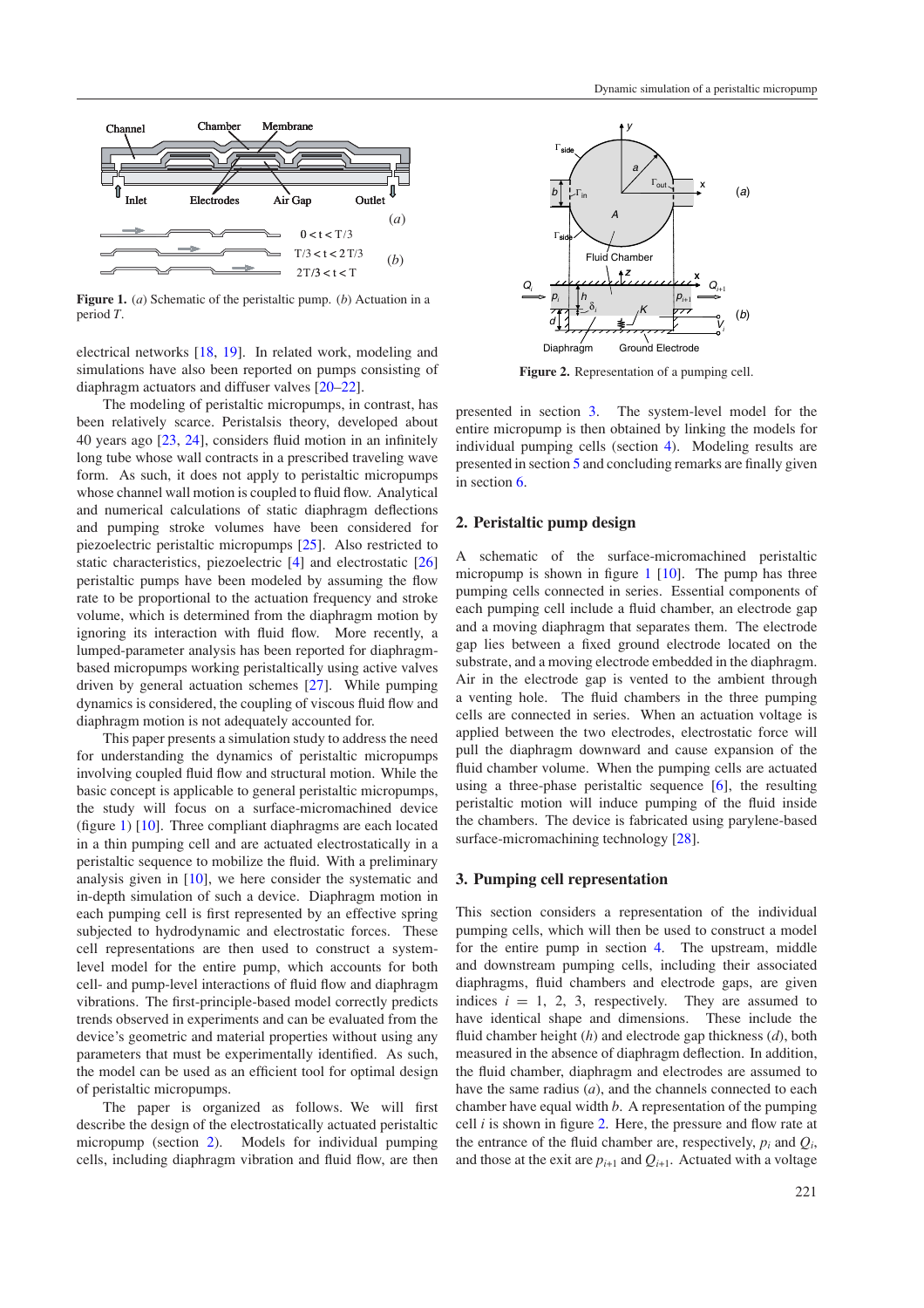<span id="page-2-0"></span> $V_i$ , the diaphragm has deflection  $\delta_i$ , which is represented by the displacement of a spring-attached rigid plate (below). Note that when  $V_i$  is periodic with frequency  $f$ , so are the pressure, flow rate and diaphragm deflection. We first consider the diaphragm deflection under electrostatic and hydrodynamic forces and then model the fluid flow in the fluid chamber.

#### *3.1. Diaphragm vibrations*

The diaphragm in a pumping cell vibrates elastically under the action of electrostatic and hydrodynamic forces. While the deflection varies continuously with location on the diaphragm, for a lumped-parameter representation we approximate the diaphragm as a rigid plate attached to an elastic spring with spring coefficient *K* (figure [2\)](#page-1-0), whose determination will be described below. The diaphragm deflection is then represented by the displacement of the rigid plate,  $\delta_i$ . This approximation drastically simplifies the description of the diaphragm vibration as well as the associated fluid flow.

In general, in addition to the electrostatic and hydrodynamic forces, the diaphragm vibration is influenced by the effects of diaphragm inertia as well as damping due to air flow in the electrode gap. However, as the electrode gap is connected to the ambient by vent holes, the air flow is largely unimpeded. Thus, air damping effects are small compared to hydrodynamic squeeze-film damping effects (below) and can be neglected. Additionally, vibration theory [\[29](#page-8-0), [30\]](#page-8-0) can be used to estimate that the natural frequency of the diaphragm is about three orders of magnitude higher than the actuation frequency, which is typically below 100 Hz. This implies that the diaphragm inertia is also negligible. Thus, the spring-attached plate is approximately massless and undergoes quasistatic vibration, which is governed by the following algebraic equation:

$$
K\delta_i = F_i^{\text{elec}} + F_i^{\text{hydro}} \tag{1}
$$

where  $F_i^{\text{hydro}}$  is the hydrodynamic force as will be considered in the next subsection and  $F_i^{\text{elec}}$  is the electrostatic actuation force given by [\[31\]](#page-8-0)

$$
F_i^{\text{elec}} = \frac{\varepsilon_0 V_i^2 A}{2(d_{\text{eff}} - \delta_i)^2}.
$$
 (2)

Here,  $\varepsilon_0$  is the free-space permittivity,  $A = \pi a^2$  is the approximate diaphragm area and  $d_{\text{eff}} = d + t_p/\varepsilon_p$  is the effective separation of the moving and ground electrodes with  $t_p$  and  $\varepsilon_p$  being the thickness and dielectric constant of the insulation layers between the electrodes. For the parylenebased pump,  $t_p = 2 \mu m$  and  $\varepsilon_p = 3.1$  [\[10\]](#page-7-0).

The spring coefficient  $(K)$ , representing the stiffness of the diaphragm, consists of contributions from diaphragm bending, in-plane pretension and stretching of the diaphragm's middle surface [\[30\]](#page-8-0). The bending effects are characterized by the plate's bending rigidity,  $D = Et_m^3/12(1 - v^2)$ , and pretension by the in-plane force per unit length,  $N = \sigma t_m$ , where *E* is the Young's modulus,  $\nu$  is Poisson's ratio,  $\sigma$  is the in-plane residual stress that results from the temperature history of the fabrication process  $[32]$  $[32]$ , and *a* and  $t<sub>m</sub>$  are the diaphragm radius and thickness. For simplicity middle-surface stretching of the diaphragm is neglected  $[30]$ , so that *K* is approximately a constant. For the particular case of an electrostatically actuated diaphragm, *K* can be approximately determined in a way consistent with the determination of the critical voltage,  $V_p$ , at which the electrostatic pull-in instability [\[31](#page-8-0)] occurs. That is, while the pull-in voltage is  $V_p = (8Kd_{\text{eff}}^3/27\epsilon_0A)^{1/2}$  for the spring-attached rigid plate, it is  $V_p = \left(\frac{4.87N d_{\text{eff}}^3}{\lambda \epsilon_0 A}\right)^{1/2}$  for the diaphragm, where  $\lambda = 1 + 2(1 - \cosh q)/(q \sinh q) < 1$ with  $q = 0.825(Na^2/D)^{1/2}$  [\[33\]](#page-8-0). We choose the spring coefficient as

$$
K = 16.4N/\lambda \tag{3}
$$

so that these two expressions will consistently give the same pull-in voltage. Note that in the cases  $\lambda \to 1$  and  $\lambda \ll 1$ , diaphragm stiffness is predominantly due to pretension and bending effects, respectively.

#### *3.2. Fluid flow*

In a fluid chamber, the diaphragm vibration induces the motion of the thin fluid film confined between the narrow gap formed by the diaphragm and the chamber ceiling. In reality, the fluid film thickness varies continuously with location due to the diaphragm's continuous deflection. However, the approximation of the diaphragm as a spring-attached rigid plate results in a fluid film with uniform thickness, which is only a function of time, *t*. The dynamics of this fluid film is now considered to obtain an expression for the hydrodynamic force  $F_i^{\text{hydro}}$  (equation (1)) as well as a relationship relating the pressures and flow rates at the entrance and exit of the fluid chamber.

Since the fluid film thickness is small compared with the diaphragm radius (i.e.,  $h/a \ll 1$ ), its motion can be represented by use of lubrication theory [\[34](#page-8-0)]. To begin with, let *f* be the diaphragm's vibration frequency. Then, the flow velocity in the *z*-direction has a characteristic value of  $w_0 = \omega(d_{\text{eff}}/3)$ , where  $\omega = 2\pi f$  is the circular frequency and *d*eff*/*3, the diaphragm displacement at which electrostatic pull-in instability occurs [\[33](#page-8-0)], is taken to be the diaphragm's characteristic displacement. An in-plane characteristic flow velocity can be defined as  $u_0 = w_0(\pi a^2)/(bh)$ . We next define an out-of-plane Reynolds number  $Re_z = \rho w_0 h / \mu$ and an in-plane Reynolds number  $Re = (\rho u_0 h/\mu)(h/a)$  $Re<sub>z</sub>(\pi a/b)$ , where  $\rho$  and  $\mu$  are the fluid density and dynamic viscosity, respectively. When these Reynolds numbers are of order *h/a* or smaller, inertial effects in the flow can be ignored when compared with viscous and pressure effects [\[34](#page-8-0)]. Also, unsteady flow and gravity effects can be neglected if the squeeze number  $\sigma_s = \rho \omega h^2 / \mu = Re_z(3h/d_{eff})$ and the dimensionless parameter  $\rho g h^2/(\mu u_0)$  are of order *h/a* or smaller, respectively. When these conditions hold, the classical Reynolds equation of lubrication theory [\[34](#page-8-0)] adequately describes the hydrodynamics of the fluid film. In the coordinate frame shown in figure [2,](#page-1-0) this equation takes the form

$$
\begin{cases} \nabla \cdot ((h + \delta_i)^3 \nabla p) = 12\mu \dot{\delta}_i \\ \np|_{\Gamma_{\text{in}}} = p_i, \quad p|_{\Gamma_{\text{out}}} = p_{i+1}, \quad \frac{\partial p}{\partial n} \bigg|_{\Gamma_{\text{side}}} = 0, \end{cases} \tag{4}
$$

where the pressure, *p*, inside the chamber is assumed not to vary along the fluid film thickness and  $\nabla = \partial/\partial x \vec{i} + \partial/\partial y \vec{j}$ is the planar gradient operator. Here, the equation is defined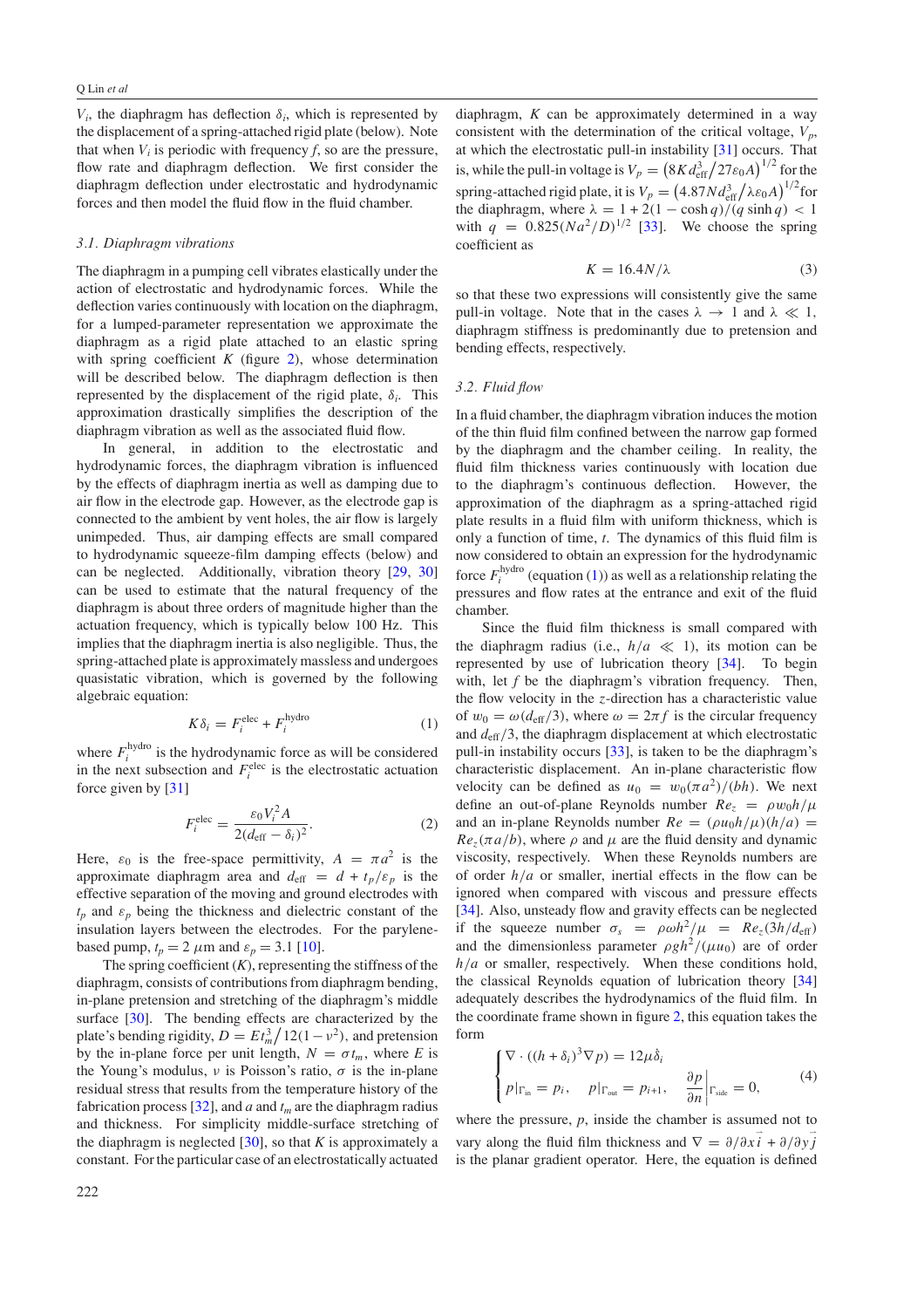<span id="page-3-0"></span>over the planar domain corresponding to the fluid chamber, which approximately has the same area, *A*, as the diaphragm. The domain, also denoted as *A*, has its boundary consist of the entrance  $(\Gamma_{in})$ , exit  $(\Gamma_{out})$  and sidewalls  $(\Gamma_{side})$  (figure [2\)](#page-1-0). Note that the last boundary condition, in which *∂/∂n* is the derivative along the normal to the boundary, represents the requirement that no fluid penetrates the sidewalls of the chamber.

The fluid film thickness, given by  $h + \delta_i$  in the presence of diaphragm deflection, does not vary with in-plane coordinates *x* and *y*. As shown in the appendix, this greatly simplifies the solution of equation [\(4\)](#page-2-0). In particular, if the fluid chamber is symmetric about the *y*-axes, we obtain the hydrodynamic force

$$
F_i^{\text{hydro}} = -\frac{\alpha \mu l^2 A}{(h + \delta_i)^3} \dot{\delta}_i + \frac{1}{2} \beta (p_i + p_{i+1}) A \tag{5}
$$

and the flow rates at the chamber inlet and outlet

$$
Q_{\substack{i}{i+1}} = \pm \frac{1}{2} A \dot{\delta}_i + \frac{\gamma (h + \delta_i)^3}{12\mu} (p_i - p_{i+1}).
$$
 (6)

Here, the coefficients  $\alpha$ ,  $\beta$  and  $\gamma$  are given by

$$
\alpha = \frac{12}{\bar{A}} \int_{\bar{A}} \phi \, d\bar{A}, \qquad \beta = \frac{2}{\bar{A}} \int_{\bar{A}} \psi \, d\bar{A} \quad \text{and}
$$

$$
\gamma = \int_{\bar{\Gamma}_{in}} \left. \frac{\partial \psi}{\partial \bar{n}} \right|_{\Gamma_{in}} d\bar{\Gamma}
$$
(7)

where the functions  $\phi$  and  $\psi$  are solutions to the following normalized equations:

$$
\begin{cases} \nabla^2 \phi = -1 \\ \phi|_{\tilde{\Gamma}_{\text{in}}} = 0, \phi|_{\tilde{\Gamma}_{\text{out}}} = 0, \frac{\partial \phi}{\partial n} \Big|_{\tilde{\Gamma}_{\text{side}}} = 0 \qquad \text{and} \\ \nabla^2 \psi = 0 \\ \psi|_{\tilde{\Gamma}_{\text{in}}} = 1, \psi|_{\tilde{\Gamma}_{\text{out}}} = 0, \frac{\partial \psi}{\partial \bar{n}} \Big|_{\tilde{\Gamma}_{\text{side}}} = 0. \end{cases}
$$
\n(8)

Equations (7) and (8) are given in terms of dimensionless in-plane coordinates  $\bar{x} = x/l$  and  $\bar{y} = y/l$  with  $\bar{\nabla} =$  $\partial/\partial \overrightarrow{x} \cdot \overrightarrow{i} + \partial/\partial \overrightarrow{y} \cdot \overrightarrow{j}$  and  $\overrightarrow{A} = A/l^2$ , where *l* is a characteristic length scale of the fluid chamber domain. Here,  $\overline{A}$  also denotes the fluid chamber domain scaled by *l*, with  $\bar{\Gamma}_{in}$ ,  $\bar{\Gamma}_{out}$ and  $\bar{\Gamma}_{side}$  denoting the corresponding boundaries scaled by *l*. It is important to note that these coefficients need to be calculated only once for pumping cells of the same shape but different size.

In equation  $(5)$ , the first term accounts for the squeezefilm damping effects from interactions of viscous fluid flow and diaphragm motion [\[34\]](#page-8-0) and the second term represents the hydrostatic effects of inlet and outlet pressures. Similarly, in equation  $(6)$ , the first and second terms account for flow rate contributions from the diaphragm motion and inlet–outlet pressure difference, respectively. It can be observed that in the absence of diaphragm motion, this equation reduces to the classical relationship for Poiseuille flow [\[35](#page-8-0)].

Equation (6) provides an integral description of fluid flow in the chamber. Meanwhile, a differential description of diaphragm vibration can be obtained by substituting equation  $(5)$  into equation  $(1)$ :

$$
K\delta_i + \frac{\alpha \mu l^2 A}{(h+\delta_i)^3} \dot{\delta}_i = \frac{\varepsilon_0 V_i^2 A}{2(d_{\text{eff}} - \delta_i)^2} + \frac{1}{2} \beta (p_i + p_{i+1}) A. \quad (9)
$$



**Figure 3.** System-level model for the entire peristaltic pump.

# **4. System-level pump model**

We can now represent the entire peristaltic pump as a system. This system consists of components including the individual pumping cells and loads connected in series, whose behavior is given by component-level representations described in the previous section. Specifically, each individual pumping cell  $i(i = 1, 2, 3)$  is represented by equations (6) and (9), which relate six basic variables and parameters characterizing fluid flow and diaphragm motion in the cell:  $p_i$ ,  $p_{i+1}$ ,  $Q_i$ ,  $Q_{i+1}$ ,  $\delta_i$ , and *Vi*. The loads upstream and downstream of the pump are typically in the form of microchannels. Neglecting unsteady flow effects and provided the channel length is long compared with the channel's cross-sectional dimensions, such channels can be represented respectively as pure flow resistances, *R*in and  $R_{\text{out}}$ , at the pump inlet and outlet. These flow resistances, based on elementary considerations of Poiseuille flow [\[35\]](#page-8-0), relate the pressures and flow rates by the following algebraic equations:

$$
-p_1 = R_{\text{in}}Q_1 \quad \text{and} \quad p_4 - p_{\text{back}} = R_{\text{out}}Q_4 \tag{10}
$$

where  $p_{\text{back}}$  is the back pressure at the outlet. The pressure at the pump inlet is set to zero without loss of generality.

The entire pump is thus modeled by equations  $(6)$ ,  $(9)$ and  $(10)$ . As shown in figure 3, the model can be represented using a diagram and corresponds to a system of 11 algebraic and nonlinear ordinary differential equations for the pressures, flow rates and diaphragm deflections which can be readily solved. Note that the model is based on first principles and can be evaluated directly from the device's geometric and material properties without using any experimentally identified parameters.

### **5. Results and discussion**

This section presents simulation results obtained from the model obtained in the previous sections. We first apply the model to a device that has been previously tested [\[10](#page-7-0)] and use the modeling results to predict the trend in the experimental data. We then use the model to perform a systematic parametric analysis of the impact of geometry, materials and pump loading on device performance.

In all simulations, which are performed using MATLAB [\[36](#page-8-0)], the pump is actuated with a three-phase square-wave voltage (figure [1\)](#page-1-0):

$$
V_i = V \left( t - \frac{i - 1}{3} T \right) \quad \text{with}
$$
\n
$$
V(t) = \begin{cases} V_{\text{max}} & \text{if } 0 < t < T/3 \text{ or } 2T/3 < t < T \\ 0 & \text{if } T/3 < t < 2T/3 \end{cases} \tag{11}
$$

223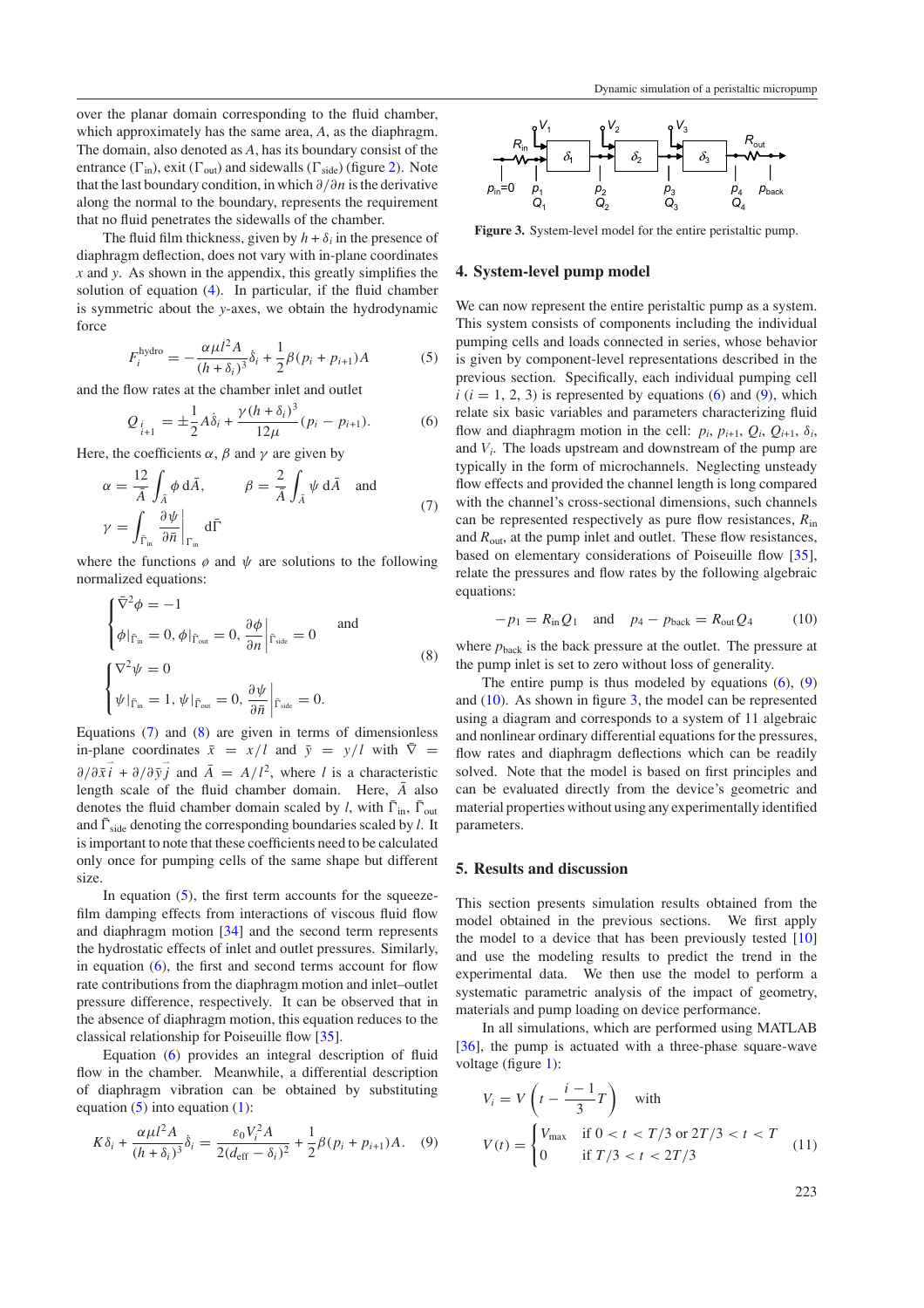

**Figure 4.** Time course of the flow rate at the pump outlet (*Q*4).

where  $i = 1, 2, 3$  is the pumping cell index and  $T = 1/f$  is the period of the voltage. We assume for simplicity that the pumping loads consist of identical microchannels upstream and downstream of the pump, that is,  $R_{in} = R_{out} = R_L$ . The following properties will be used:  $E = 3.2$  GPa,  $v =$ 0.4,  $\sigma = 20$  MPa and  $\varepsilon_p = 3.1$  for the parylene diaphragm [\[10,](#page-7-0) [32\]](#page-8-0). Consistent with experiments of [\[10\]](#page-7-0), the liquid being pumped is taken to be ethanol ( $\rho = 789 \text{ kg m}^{-3}$  and  $\mu = 1.2 \times$  $10^{-3}$  Pa s).

We first consider the modeling of the previously tested pump [\[10\]](#page-7-0). The device's dimensions are  $a = 100 \mu \text{m}$ ,  $b =$ 60  $\mu$ m,  $t_m = 2 \mu$ m and  $t_p = 2 \mu$ m. To obtain the spring coefficient using equation [\(3\)](#page-2-0), we calculate  $\lambda = 0.81$ . This gives  $K = 815$  N m<sup>-1</sup>, which is mostly due to the in-plane tensile residual stress. Primarily due to diaphragm deflections that occur in the fabrication process, the initial fluid chamber height and electrode separation are more difficult to determine and are estimated to be  $h = 0.9 \mu m$  and  $d = 2 \mu m$ . The estimated pumping loads are  $R = R_0 = 0.407$  kPa (nl min)<sup>-1</sup>. The actuation voltage amplitude is  $V_{\text{max}} = 140$  V. Choosing  $l = \sqrt{A} = \sqrt{\pi}a$ , we obtain  $\alpha = 2.611$ ,  $\beta = 1.000$  and  $\gamma = 0.6175$  from equations [\(7\)](#page-3-0) and [\(8\)](#page-3-0).

For this pump, it can be verified that the assumptions and approximations described in sections [3](#page-1-0) and [4](#page-3-0) are valid. The model, given by equations  $(6)$ ,  $(9)$  and  $(10)$ , is thus used to study the dynamic behavior of the pump, with the results presented in figures 4 and 5. The back pressure has been set to zero, consistent with the experiment [\[10\]](#page-7-0). The time course of the flow rate at the pump outlet  $(Q_4)$  is shown in figure 4, with the initial conditions set such that the diaphragms are initially at rest in their undeformed equilibrium positions. The actuation frequency is  $f = 20.3$  Hz, which is actually the optimal frequency for the pump (below). From the figure it can be seen that the flow rate reaches steady state within a fraction of a second. This time scale is determined by the diaphragm compliance and hydrodynamic damping due to the squeezefilm effects and pump loading. Additionally, the flow rate exhibits large fluctuations (41.7 nl min<sup>-1</sup>) about the average value  $(1.7 \text{ n} \text{ l} \text{ min}^{-1})$ . This is characteristic of peristalsis: as the diaphragms are sequentially actuated, the diaphragms do not completely close the fluid chambers. Therefore, the motion of a downstream diaphragm would cause significant back flow in the upstream chambers.



**Figure 5.** Frequency dependence of the time-averaged flow rate  $Q_{\text{av}}$ and the time-averaged value of the pressure difference  $p_4 - p_1$ .

When the actuation frequency  $(f)$  is varied, the timeaveraged flow rate can be computed and compared with experimental observations. The simulation shows that the flow rates  $Q_i$ , for all  $i = 1, \ldots, 4$ , have the same time-averaged value, denoted as  $Q_{\text{av}}$ , as expected from continuity of fluid flow. This average flow rate is shown in figure 5, along with the time-averaged value of the pressure difference  $p_4 - p_1$ , which is the pressure head generated by the pump. It can be seen that the average flow rate and pressure both initially increase with *f* as a result of increasing membrane vibration frequency, respectively reaching the maxima of 1.66 nl min−<sup>1</sup> and 1.35 kPa at an optimal frequency  $f_{opt} = 20.3$  Hz. The average flow rate and pressure then steadily decrease as *f* further increases. This is because at high frequencies the diaphragm vibrations cannot keep up with the excitation and their amplitudes become increasingly diminished. This frequency response is consistent with the trend in the experimental data, in which the average flow rate exhibits a peak value of 1.7 nl min−<sup>1</sup> at 20 Hz [\[10](#page-7-0)].

It is also interesting to note that for this pump the voltage amplitude  $V_{\text{max}}$  exceeds the static pull-in voltage, which can be calculated (section [3.1\)](#page-2-0) to be  $V_p = 126.7$  V. Thus, the diaphragms vibrate beyond the static critical displacement  $d_{\text{eff}}/3 = 0.88$   $\mu$ m, at which electrostatic pull-in instability occurs [\[33\]](#page-8-0). The vibration is adequately described by our model provided  $f$  is greater than a critical value  $f_c$  (9.2 Hz for the pump tested) to prevent membrane touchdown on the fixed ground electrode. We call  $f_c$  the electrostatic instability bandwidth; when  $f < f_c$ , electrostatic instability occurs and the model ceases to be valid.

Having considered a particular set of experimentally used pump design parameters, we now perform a systematic investigation of how variations of these parameters impact the performance of the pump. This parametric study will focus on the time-averaged flow rate  $Q_{\text{av}}$  as a function of actuation frequency *f*. From dimensional analysis [\[35](#page-8-0)] of the governing equations  $(6)$ ,  $(9)$  and  $(10)$ , it can be shown that the parametric dependence of this functional relationship can be most generally studied by varying  $b$ ,  $h$ ,  $d$ ,  $R$  and  $p_{\text{back}}$  while holding  $K$ ,  $\mu$ ,  $a$  and  $V_{\text{max}}$  fixed at the experimentally used values above. For simplicity, we focus on pump designs that have the same shape as the tested pump, by also keeping *b/a*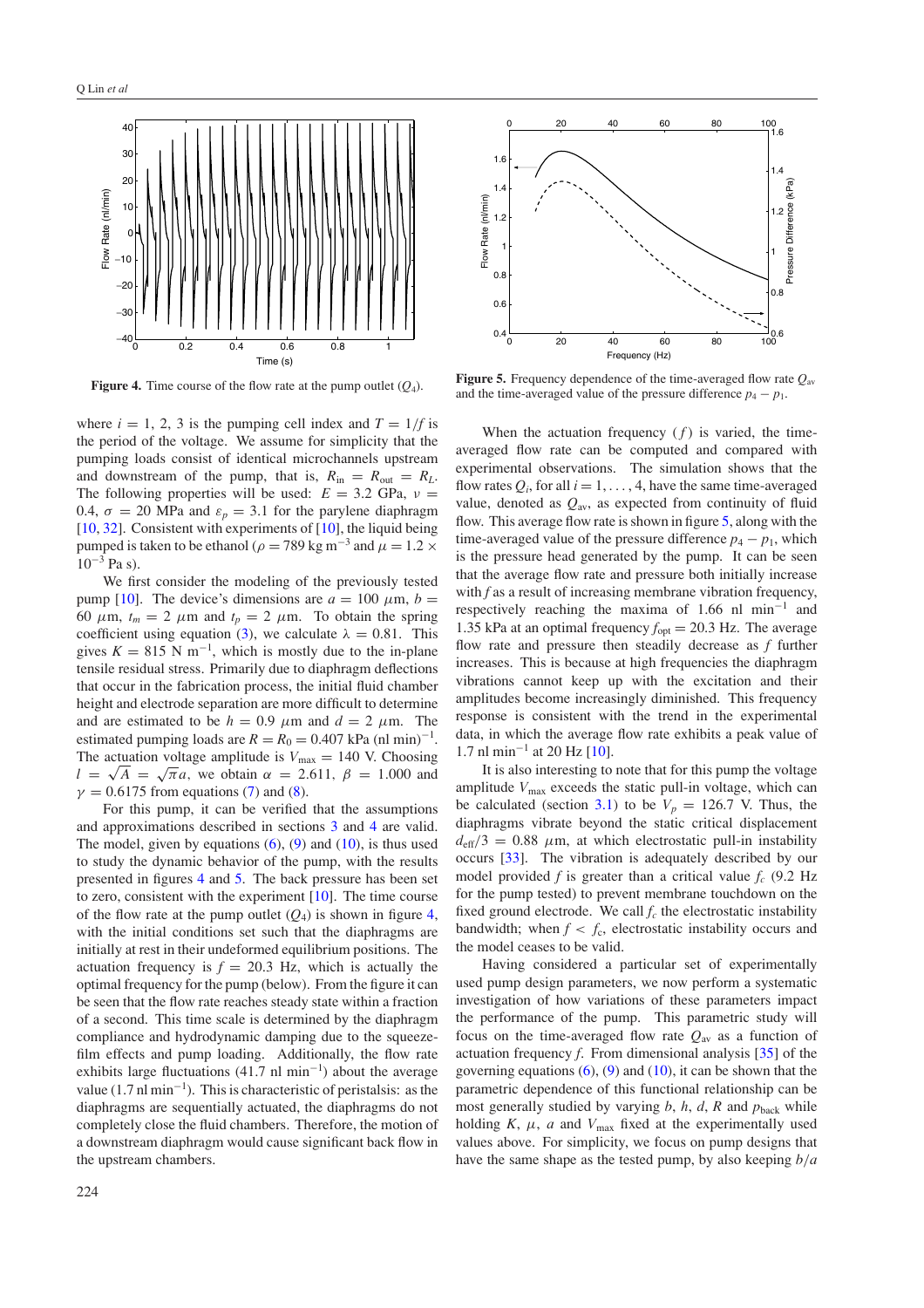

**Figure 6.** Effects of the variation of the initial fluid chamber height, *h*, on the time-averaged flow rate as a function of actuation frequency.

constant (figure [2\)](#page-1-0). Thus, we will consider below  $Q_{av}$  as a function of  $f$  as  $h$ ,  $d$ ,  $R$  and  $p_{\text{back}}$  are varied from the values corresponding to the tested device.

The effect of the initial fluid chamber height *h* is first considered in figure 6. It can be seen that as *h* increases,  $f_{\text{opt}}$ , the optimal frequency at which  $Q_{\text{av}}$  achieves its peak value, steadily increases as a result of decreased damping on membrane vibrations. At relatively small *h*, the maximum flow rate initially increases and then decreases with *h*. This is due to the competing effects of increased squeeze-film damping on membrane vibrations and reduced backward flow, both resulting from the decrease in *h*. Additionally, as *V*max *> Vp*, reduced damping effects due to an increasing *h* also imply that the diaphragms must vibrate at higher frequencies to avoid touching the bottom electrode. Thus, the electrostatic instability bandwidth  $f_c$  increases consistently with  $h$ . Further, it can be observed that  $Q_{\text{av}}$  has local minima at 2.1 and 21.5 Hz for  $h = 0.3$  and 1.2  $\mu$ m, respectively. These minima, which are relatively insignificant, possibly arise from the strong nonlinearities due to squeeze-film damping as well as proximity of the deflected diaphragms to the bottom electrodes.

The effect of the initial electrode separation *d* is next investigated (figure 7). These results show that the maximum flow rate decreases with *d*, as a larger electrode separation (with  $V_{\text{max}} = 140$  V unchanged) gives a smaller actuation force. As  $d$  decreases from 2 to 1.8  $\mu$ m, the pull-in voltage  $V_p$  <  $V_{\text{max}}$  further decreases, leading to a larger electrostatic instability bandwidth *fc*. The optimal frequency, expected to be smaller than  $f_c$ , cannot be computed for the case  $d =$ 1.8  $\mu$ m as diaphragm touchdown on the bottom electrode is not validly represented by the model. For  $d = 2.2$  and 2.5  $\mu$ m,  $V_{\text{max}} < V_p$  and the pump operation is always stable. It is interesting to observe that the optimal frequency *f*opt, calculated for  $d = 2$ , 2.2 and 2.5  $\mu$ m, is not significantly influenced by *d*. This is because *d* does not directly influence the hydrodynamic force on the diaphragm (equation  $(5)$ ), but rather only slightly affects the attenuation of diaphragm vibrations by modifying the diaphragm's effective stiffness through the nonlinear dependence of the electrostatic force on diaphragm deflection (equation [\(2\)](#page-2-0)).



**Figure 7.** Effects of the variation of the initial electrode separation *d* on the time-averaged flow rate as a function of actuation frequency.



**Figure 8.** Effects of the pumping load resistance on the time-averaged flow rate as a function of actuation frequency.

We next consider the effect of pumping load  $R_L$  on the frequency-dependent average flow rate. Figure 8 depicts *Q*av as a function of *f*, for different *R* that is given relative to the load  $(R_{L0})$  used in the experiment. It can be seen that the flow rate increases consistently with decreasing load resistance as expected. Decreases in *RL* also cause a larger electrostatic instability bandwidth  $f_c$ . This is because the decreased pumping load implies that, similar to the case of increasing initial fluid chamber height, the hydrodynamic damping on diaphragm vibrations is reduced and higher actuation frequencies are needed to avoid diaphragm touchdown on the bottom electrode. For  $R_L = 0$ ,  $f_c$  is maximal and  $f_{opt}$  cannot be computed from the model. For the other load resistance values, the calculated  $f_{opt}$  decreases moderately with  $R_L$  as a result of increased damping on diaphragm vibrations.

Finally, we examine the effects of back pressure on the performance of the pump (figure [9\)](#page-6-0). It can be seen that either in the presence  $(R_L = R_{L0})$  or absence  $(R_L = R_{L0})$ 0) of a pumping load the time-averaged flow rate decreases with the back pressure. Also, at sufficiently large back pressures, the flow rate direction is reversed, as can be seen for  $p_{\text{back}} = 2$  kPa with  $R_L = R_{L0}$ , indicating that the forward flow generated by peristalsis is insufficient to overcome the back flow generated by the back pressure. We also observe that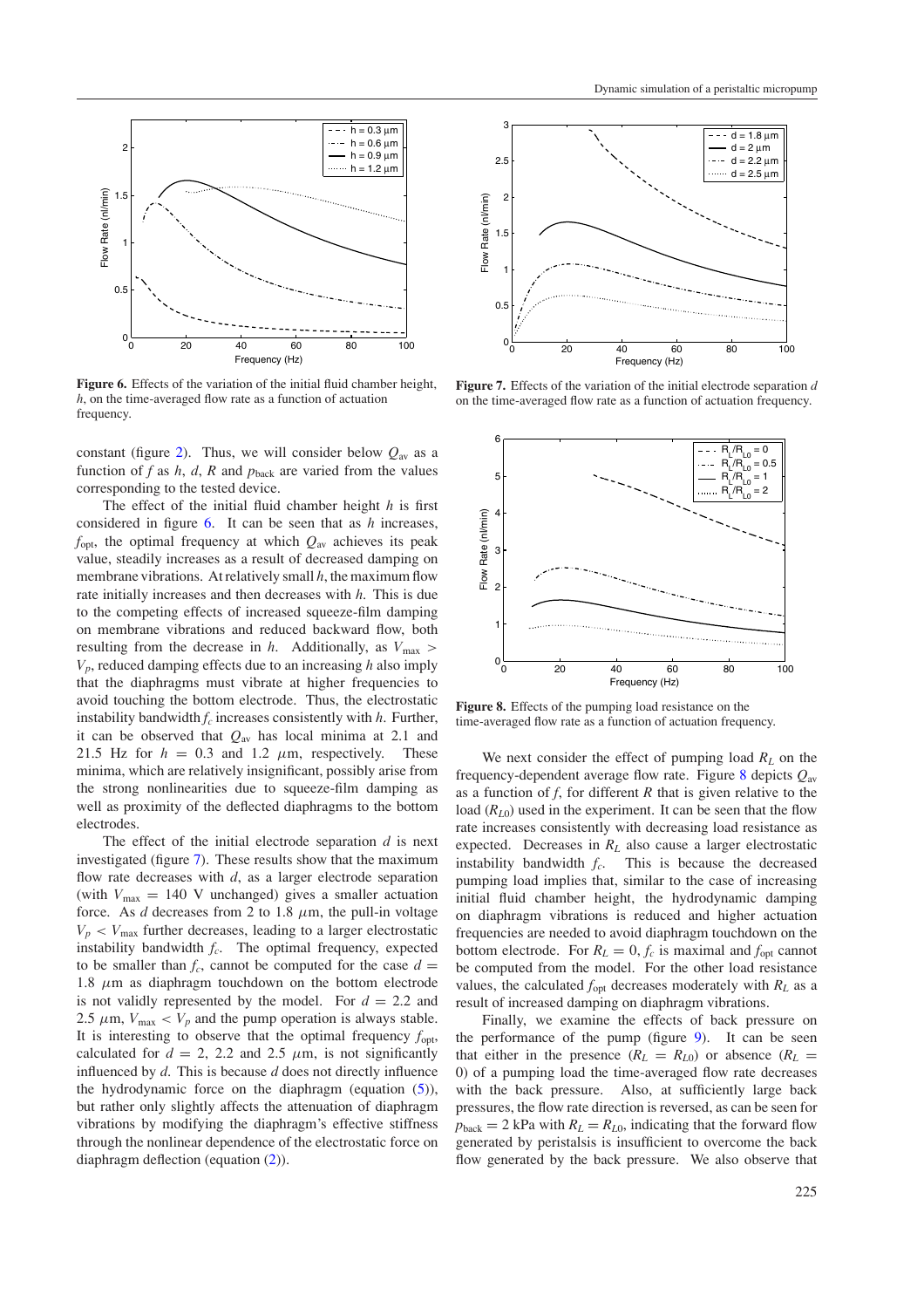<span id="page-6-0"></span>

**Figure 9.** Effects of the variation of back pressure on the time-averaged flow rate as a function of actuation frequency.

the back pressure generates a dc component of the diaphragm deflection towards the bottom electrode and hence causes the electrostatic actuation instability bandwidth  $f_c$  to consistently increase.

### **6. Conclusions**

We have presented a simulation study of a surfacemicromachined peristaltic micropump, which consists of three pumping cells each having an electrostatically actuated diaphragm. Diaphragm motion in each pumping cell is first represented by an effective spring-attached plate subjected to hydrodynamic and electrostatic forces. These cell representations are then used to construct a system-level model for the entire pump, which accounts for both cell- and pumplevel interactions of fluid flow and diaphragm vibrations. As the model is based on first principles, it can be evaluated directly from the device's geometric and material properties without using any parameters that must be experimentally identified. Therefore, the model allows for fast, quantitative determination of the pump's dynamic characteristics and can be used as an efficient tool for optimal design of peristaltic micropumps.

The model has been applied to simulate a surfacemicromachined peristaltic pump that has been experimentally tested. The results from this simulation have revealed bidirectional flow rate fluctuations with amplitudes that are about an order of magnitude larger than the time-averaged flow rate. These fluctuations can be attributed to the pulsatile nature of diaphragm motion as well as backward leakage flow caused by the inability of the diaphragm motion to completely close the fluid chambers. It has also been observed that the timeaveraged flow rate and pumping pressure depend strongly on the actuation frequency *f*. They initially increase with *f* as a result of increasing membrane vibration frequency, each reaching a maximum (1.66 nl min−<sup>1</sup> and 1.35 kPa, respectively) at an optimal frequency  $f_{opt} = 20.3$  Hz and then steadily decrease with *f* due to diminished membrane vibration amplitude. This frequency dependence correctly predicts the trend in the experimental observations [\[10\]](#page-7-0), suggesting that the model correctly describes the physics of the device.

The model, expressed in geometric and operating parameters, has allowed a systematic analysis of the impact of geometry, materials and pump loading on device performance. This parametric study has yielded the following general observations. First, as the fluid chamber height *h* increases, the maximum value of the time-averaged flow rate  $Q_{av}$  initially increases and then decreases, as a result of the competing effects of reduced damping on membrane vibrations and increased backward flow. Deceased damping also leads to the steady increase of the optimal frequency *f*opt with *h*. Second, as the electrode separation *d* is decreased, *Q*av increases, although *f*opt does not vary significantly. This is because a smaller electrode separation for a given actuation voltage amplitude affords a larger actuation force, while *d* does not directly affect the hydrodynamic damping on the diaphragm. Third, *Q*av increases consistently with decreasing pump load resistance as expected, with  $f_{\text{opt}}$  increasing moderately due to reduced damping on diaphragm vibrations. Finally, *Q*av decreases with the back pressure. At sufficiently large back pressures, the flow rate direction is reversed, indicating that the forward flow generated by peristalsis is insufficient to overcome the back flow generated by the back pressure.

Building on the work presented in this paper, future work can be pursued in several directions. First, the accuracy or efficiency of the model can be further improved. For improved accuracy, it will be necessary to consider the continuous diaphragm deflection and the resulting spatial dependence of the fluid film thickness in a pumping cell. This could be accomplished by numerically solving a coupled system of partial differential equations governing diaphragm vibrations and fluid flow. This would likely only require two-dimensional discretization of the fluid chamber domain and therefore be reasonably efficient. Inclusion of post-pull-in electrostatics of diaphragm motion is another possibility for improving the model accuracy [\[37](#page-8-0)]. Improved model efficiency, on the other hand, could be accomplished with the development of a full analytical model. Such a model, which could be obtained by linearization approximations, would also give more intuitive insights into the influence of various parameters on the pump performance, as the role of such parameters can be easily inspected or evaluated from closed-form solutions. Finally, future work will pursue more extensive experimental validation. Due to limited experimental data available for surface-micromachined electrostatic peristaltic pumps, we have focused on using the model to examine the trend observed in the experiments. To allow more detailed comparisons, peristaltic micropumps can be fabricated according to designs generated from the model and tested to yield experimental data needed. These comparisons could also lead to appropriate correction coefficients to reflect real-world issues not accounted for by the model, thereby making the model more generally applicable.

#### **Acknowledgments**

This work was supported in part by the National Science Foundation (grants CTS-0304568 and CCR-0325344). The authors also wish to thank Dr Y Wang for his assistance in numerical computations.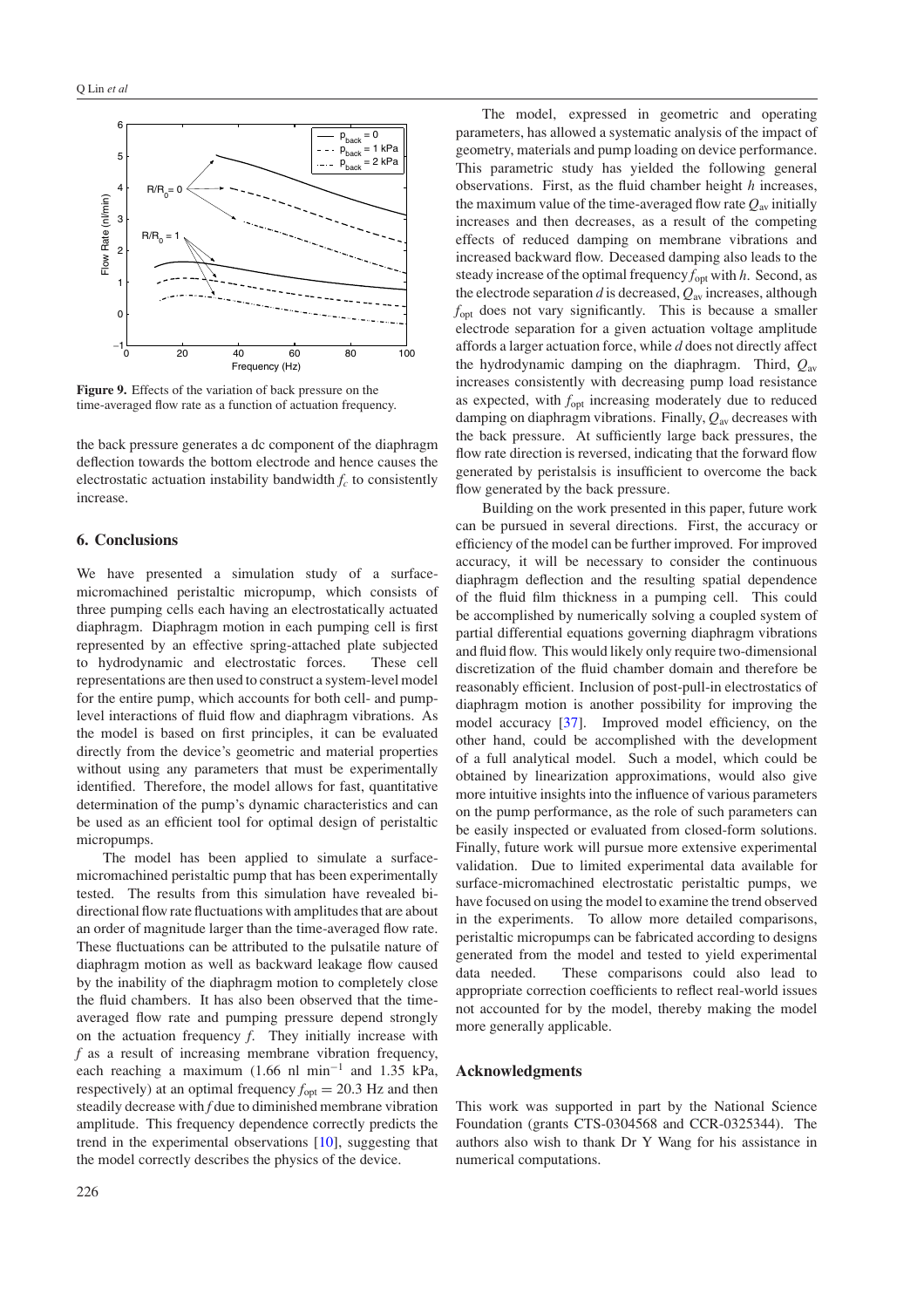# <span id="page-7-0"></span>**Appendix. Details of hydrodynamic force and flow rate computation**

We provide the details of computing the hydrodynamic force (equation  $(5)$ ) and flow rates (equation  $(6)$ ) in this appendix. The solution of the Reynolds equation (equation [\(4\)](#page-2-0)), expressed in terms of dimensionless in-plane coordinates  $\bar{x}$  and  $\bar{y}$ , can be decomposed into the following three subproblems by the principle of superposition:

$$
\begin{cases} \nabla^2 \phi = -1 \\ \phi|_{\tilde{\Gamma}_{in}} = 0, \quad \phi|_{\tilde{\Gamma}_{out}} = 0 \\ (\partial \phi/\partial \bar{n})|_{\Gamma_{side}} = 0, \quad \begin{cases} \nabla^2 \psi = 0 \\ \psi|_{\tilde{\Gamma}_{in}} = 1, \quad \psi|_{\tilde{\Gamma}_{out}} = 0 \\ (\partial \psi/\partial \bar{n})|_{\Gamma_{side}} = 0 \end{cases} \text{ and}
$$
  
\n
$$
\begin{cases} \nabla^2 \psi' = 0 \\ \psi'|_{\tilde{\Gamma}_{in}} = 0, \quad \psi'|_{\tilde{\Gamma}_{out}} = 1 \\ (\partial \psi/\partial \bar{n})|_{\tilde{\Gamma}_{side}} = 0 \end{cases}
$$

with the pressure given by

$$
p = -\frac{12\mu l^2 \dot{\delta}_i}{(h + \delta_i)^3} \phi + p_i \psi + p_{i+1} \psi'. \tag{A.1}
$$

Note that the first two subproblems also appear in equation  $(8)$ . Here,  $\phi$  can be interpreted as the pressure in the fluid film, normalized by the factor  $-12\mu l^2\dot{\delta}_i/(h+\delta_i)^3$ , generated by the diaphragm motion when the inlet and outlet pressures are set to zero. On the other hand,  $\psi$  and  $\psi'$  are the fluid pressure when the diaphragm is fixed; *ψ* corresponds to a unit inlet pressure and zero outlet pressure and  $\psi'$  corresponds to a unit outlet pressure and zero inlet pressure.

The hydrodynamic force,  $F_i^{\text{hydro}} = \int_A p \, dA$ , can thus be computed as follows.

$$
F_i^{\text{hydro}} = -\frac{\mu l^2 A}{(h + \delta_i)^3} \dot{\delta}_i \left( \frac{12}{\bar{A}} \int_{\bar{A}} \phi \, d\bar{A} \right) + \frac{1}{2} p_i A \left( \frac{2}{\bar{A}} \int_{\bar{A}} \psi \, d\bar{A} \right) + \frac{1}{2} p_{i+1} A \left( \frac{2}{\bar{A}} \int_{\bar{A}} \psi' \, d\bar{A} \right). \tag{A.2}
$$

The flow rate at the inlet is given by  $Q_i = -\int_{\Gamma_{\text{in}}} q_n d\Gamma$ where  $q_n = -[(h + \delta_i)^3/(12\mu)]\partial p/\partial n$  is the flow rate across a unit-width section of the boundary  $\Gamma_{\text{in}}$  [\[34\]](#page-8-0). Substituting equation (A*.*1) then yields

$$
Q_{i} = -l^{2} \delta_{i} \int_{\bar{\Gamma}_{\text{in}}} \frac{\partial \phi}{\partial \bar{n}} d\bar{\Gamma} + \frac{(h + \delta_{i})^{3}}{12\mu} \left( p_{i} \int_{\bar{\Gamma}_{\text{in}}} \frac{\partial \psi}{\partial \bar{n}} d\bar{\Gamma} + p_{i+1} \int_{\bar{\Gamma}_{\text{in}}} \frac{\partial \psi'}{\partial \bar{n}} d\bar{\Gamma} \right).
$$
\n(A.3)

Equations (A*.*2) and (A*.*3) are valid for a pumping chamber of arbitrary shape. Now consider the special case that the chamber is symmetric about the *y*-axis in the plane. Then,  $\psi'(\bar{x}, \bar{y}) = \psi(-\bar{x}, \bar{y})$  and  $\int_{\bar{A}} \psi' d\bar{A} = \int_{\bar{A}} \psi d\bar{A}$ . Using the definitions of the coefficients  $\alpha$  and  $\beta$  (equation [\(7\)](#page-3-0)), equation (A*.*2) reduces to the desired form given in equation [\(5\)](#page-3-0).

Furthermore, using the symmetry as well as the condition that the flow fields corresponding to the functions  $\phi$ ,  $\psi$  and  $\psi'$  must satisfy continuity at the inlet and outlet, it can be shown that  $\int_{\tilde{\Gamma}_{in}} \partial \phi / \partial \bar{n} d\vec{\Gamma} = -\bar{A}/2$  and  $\int_{\tilde{\Gamma}_{in}} \partial \psi' / \partial \bar{n} d\vec{\Gamma} =$  $-\int_{\bar{\Gamma}_{in}} \partial \psi / \partial \bar{n} d\bar{\Gamma}$ . Thus, using the definition of the coefficient  $\gamma$  in equation [\(7\)](#page-3-0), equation (A.3) reduces to the desired form for the inlet flow rate  $Q_i$  given in equation  $(6)$ . Finally, using *Q<sub>i</sub>* and the continuity condition  $Q_i - Q_{i+1} = A\delta_i$  yields the outlet flow rate expression  $(Q_{i+1})$  in equation [\(6\)](#page-3-0).

# **References**

- [1] Laser D J and Santiago J G 2004 A review of micropumps *J. Micromech. Microeng.* **14** [R35–64](http://dx.doi.org/10.1088/0960-1317/14/6/R01)
- [2] Nguyen N T, Huang X Y and Chuan T K 2002 MEMS-micropumps: a review *Trans. ASME, J. Fluids Eng.* **124** [384–92](http://dx.doi.org/10.1115/1.1459075)
- [3] Shoji S and Esashi M 1994 Microflow devices and systems *J. Micromech. Microeng.* **4** [157–71](http://dx.doi.org/10.1088/0960-1317/4/4/001)
- [4] Bu X M, Melvin T, Ensell G, Wilkinson J S and Evans A G R 2003 Design and theoretical evaluation of a novel microfluidic device to be used for Pcr *J. Micromech. Microeng.* **13** [125–30](http://dx.doi.org/10.1088/0960-1317/13/4/321)
- [5] Cabuz C, Cabuz E I, Herb W R, Rolfer T and Zook D 1999 Mesoscopic sampler based on 3d array of electrostatically activated diaphragms *Proc. 10th Int. Conf. on Solid-State Sensors, Actuators and Microsystems (Transducers'99) (Sendai, Japan)* pp 1890–1
- [6] Grosjean C, Yang X and Tai Y C 1999 A thermopneumatic peristaltic micropump *Proc. 10th Int. Conf. on Solid-Sate, Sensors, Actuators and Microsystems (Transducers'99) (Sendai, Japan)* pp 1776–9
- [7] Judy J W, Tamagawa T and Polla D L 1991 Surface-machined micromechanical membrane pump *Micro Electro Mechanical Systems, 1991 (MEMS'91) Proc.: An Investigation of Micro Structures, Sensors, Actuators, Machines and Robots (IEEE)* pp 182–6
- [8] Kai E, Pan T and Ziaie B 2004 A robust low-cost PDMS peristaltic micropump with magnetic drive *Tech. Dig. Solid-State Sensor, Actuator and Microsystems Workshop (Hilton Head'04) (Hilton Head Island, SC)* pp 270–3
- [9] Na S, Ridgeway S and Cao L 2003 Theoretical and experimental study of fluid behavior of a peristaltic micropump *Proc. 15th Biennial IEEE University/Government/Industry Microelectronics Symp. (Boise, Idaho)* pp 312–6
- [10] Xie J, Shih J, Lin Q A, Yang B Z and Tai Y C 2004 Surface micromachined electrostatically actuated micro peristaltic pump *Lab Chip* **4** [495–501](http://dx.doi.org/10.1039/b403906h)
- [11] Gong Q L, Zhou Z Y, Yang Y H and Wang X H 2000 Design, optimization and simulation on microelectromagnetic pump *Sensors Actuators* A **83** [200–7](http://dx.doi.org/10.1016/S0924-4247(99)00384-2)
- [12] Gonzalez U F and Moussa W A 2002 Simulation of MEMS piezoelectric micropump for biomedical applications *2002 ASME Int. Mech. Eng. Conf. & Exp. (IMECE'02) (New Orleans, LA)*
- [13] Kaltenbacher M, Landes H, Lerch R and Lindinger F 1997 A finite-element*/*boundary-element method for the simulation of coupled electrostatic-mechanical systems *J. Physique III.* **7** [1975–82](http://dx.doi.org/10.1051/jp3:1997236)
- [14] Morris C J and Forster F K 2000 Optimization of a circular piezoelectric bimorph for a micropump driver *J. Micromech. Microeng.* **10** [459–65](http://dx.doi.org/10.1088/0960-1317/10/3/323)
- [15] Jiang T Y, Ng T Y and Lam K Y 2000 Dynamic analysis of an electrostatic micropump *Proc. Int. Conf. Modeling and Simulation of Microsystems (San Diego, CA)* pp 632–5
- [16] Van der Pol F C, Breeveld P C and Fluitman J H J 1990 Bond graph modeling of an electro-thermo-pneumatic micropump *Tech. Dig., Micro Mechanics Europe, 2nd Workshop on Micromachining & Microsystems* pp 19–24
- [17] Zengerle R and Richter M 1994 Simulation of microfluid systems *J. Micromech. Microeng.* **4** [192–204](http://dx.doi.org/10.1088/0960-1317/4/4/004)
- [18] Bourouina T, Bosseboeuf A and Grandchamp J P 1997 Design and simulation of an electrostatic micropump for drug-delivery applications *J. Micromech. Microeng.* **7** [186–8](http://dx.doi.org/10.1088/0960-1317/7/3/028)
- [19] Bourouina T and Grandchamp J P 1996 Modeling micropumps with electrical equivalent networks *J. Micromech. Microeng.* **6** [398–404](http://dx.doi.org/10.1088/0960-1317/6/4/006)
- [20] Banerjee D, Yano K and Bart S F 2001 System model for a novel no moving parts diffuser valve based diaphragm actuated micro pump *Tech. Proc. 2001 Int. Conf. on*